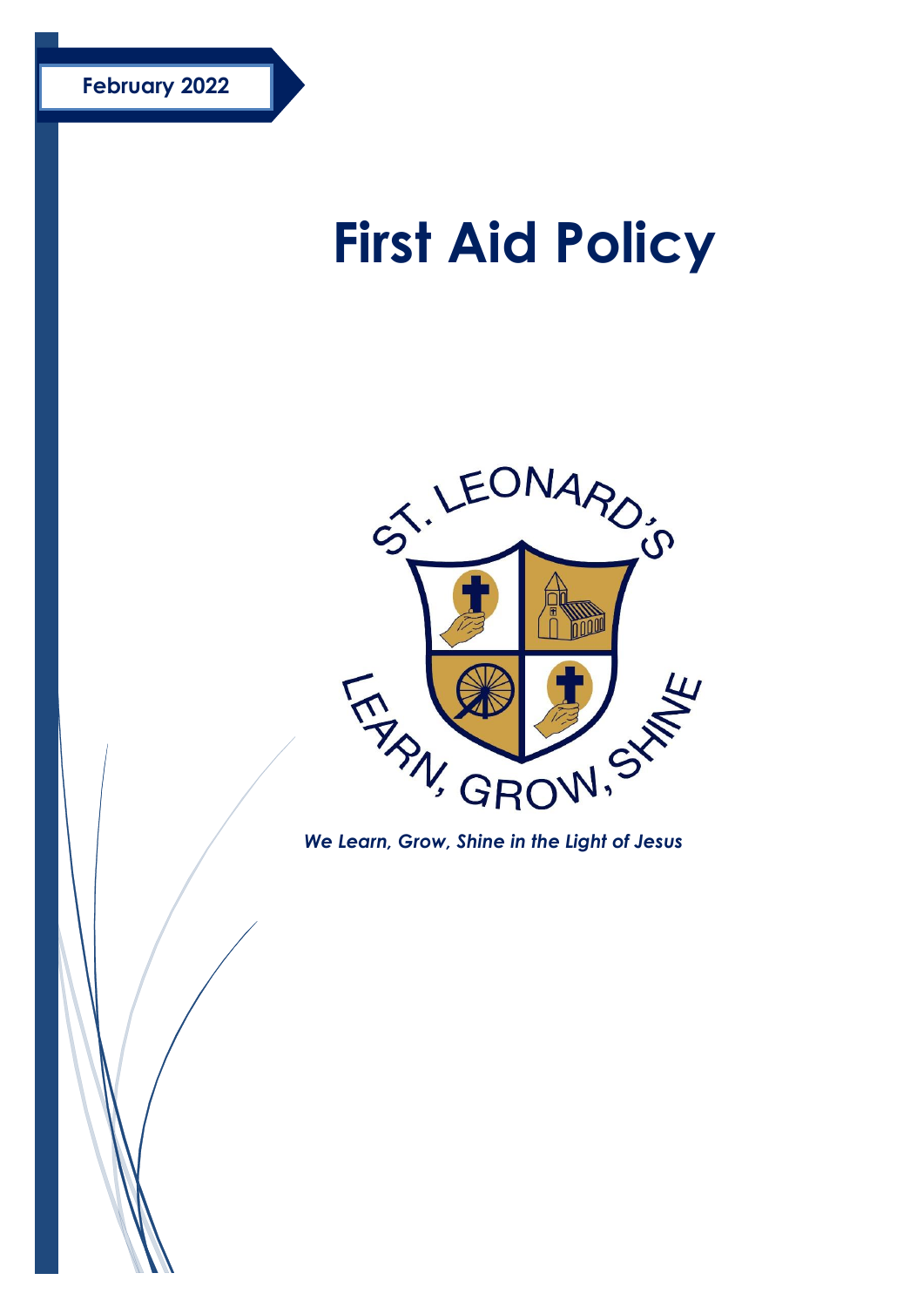## **1. Aims**

The aims of our first aid policy are to:

- Ensure the health and safety of all staff, pupils and visitors
- Ensure that staff and governors are aware of their responsibilities with regards to health and safety
- Provide a framework for responding to an incident and recording and reporting the outcomes

## **2. Legislation and guidance**

This policy is based on the **Statutory Framework for the Early Years Foundation Stage**, advice from the Department for Education o[n](https://www.gov.uk/government/publications/first-aid-in-schools) [first aid in schools](https://www.gov.uk/government/publications/first-aid-in-schools) an[d](https://www.gov.uk/government/publications/health-and-safety-advice-for-schools) [health and safety in schools,](https://www.gov.uk/government/publications/health-and-safety-advice-for-schools) and the following legislation:

- [The Health and Safety \(First Aid\) Regulations 1981,](http://www.legislation.gov.uk/uksi/1981/917/regulation/3/made) which state that employers must provide adequate and appropriate equipment and facilities to enable first aid to be administered to employees, and qualified first aid personnel
- [The Management of Health and Safety at Work Regulations 1992,](http://www.legislation.gov.uk/uksi/1992/2051/regulation/3/made) which require employers to make an assessment of the risks to the health and safety of their employees
- [The Management of Health and Safety at Work Regulations 1999,](http://www.legislation.gov.uk/uksi/1999/3242/contents/made) which require employers to carry out risk assessments, make arrangements to implement necessary measures, and arrange for appropriate information and training
- [The Reporting of Injuries, Diseases and Dangerous Occurrences Regulations \(RIDDOR\)](http://www.legislation.gov.uk/uksi/2013/1471/schedule/1/paragraph/1/made)  [2013,](http://www.legislation.gov.uk/uksi/2013/1471/schedule/1/paragraph/1/made) which state that some accidents must be reported to the Health and Safety Executive (HSE), and set out the timeframe for this and how long records of such accidents must be kept
- [Social Security \(Claims and Payments\) Regulations 1979,](http://www.legislation.gov.uk/uksi/1979/628) which set out rules on the retention of accident records
- [The School Premises \(England\) Regulations 2012,](http://www.legislation.gov.uk/uksi/2012/1943/regulation/5/made) which require that suitable space is provided to cater for the medical and therapy needs of pupils

## **3. Roles and responsibilities**

### **3.1 Appointed person(s) and first aiders**

The school's appointed person is Antonia Rose. They are responsible for:

- Taking charge when someone is injured or becomes ill
- Ensuring there is an adequate supply of medical materials in first aid kits, and replenishing the contents of these kits
- Ensuring that an ambulance or other professional medical help is summoned when appropriate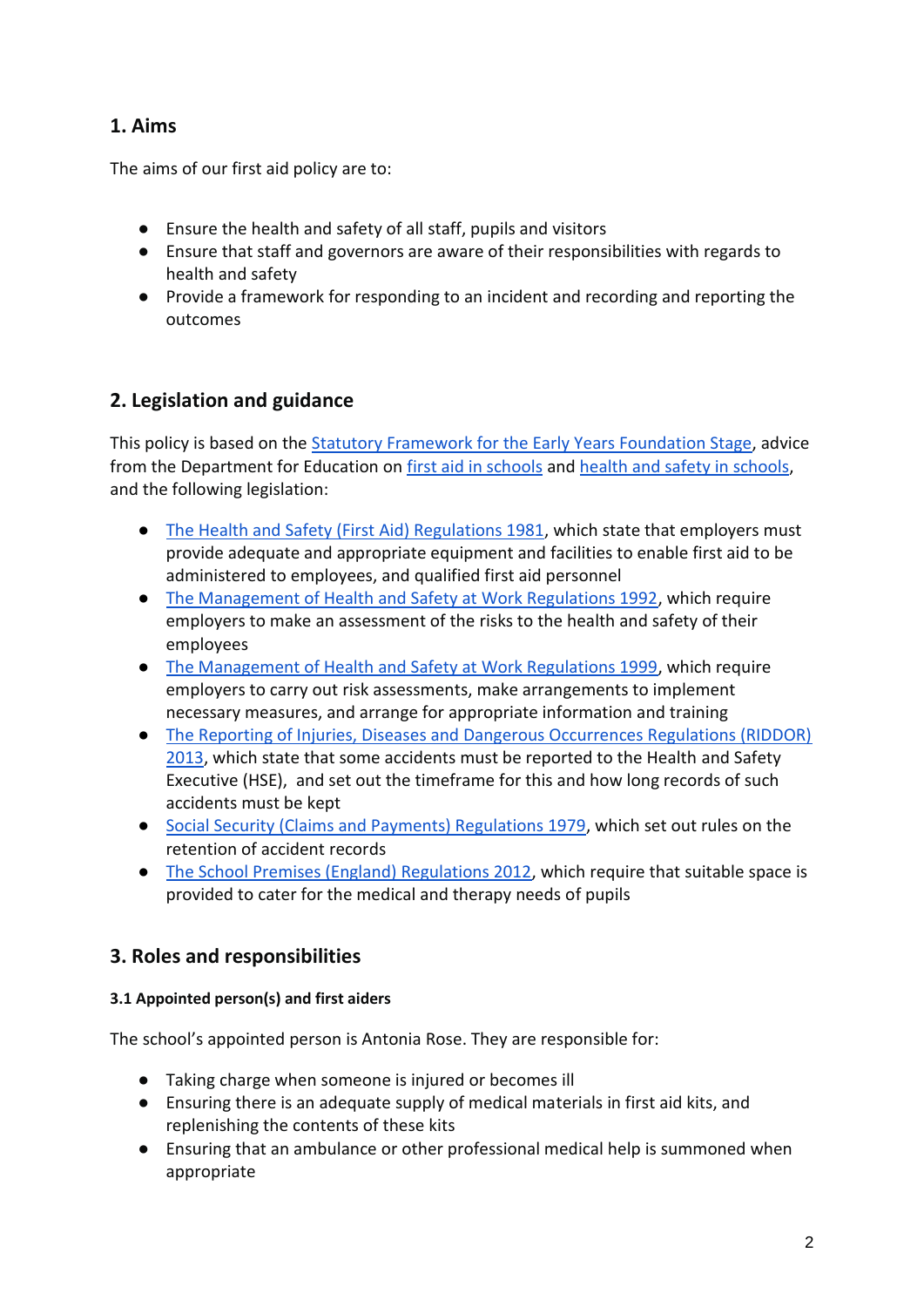First aiders are trained and qualified to carry out the role (see section 7) and are responsible for:

- Acting as first responders to any incidents; they will assess the situation where there is an injured or ill person, and provide immediate and appropriate treatment
- Sending pupils home to recover, where necessary
- Filling in an accident report on the same day, or as soon as is reasonably practicable, after an incident (see the template in appendix 2)
- Keeping their contact details up to date

Our school's appointed person and first aiders are listed in appendix 1. Their names will also be displayed prominently around the school.

### **3.2 The governing board**

The governing board has ultimate responsibility for health and safety matters in the school, but delegates operational matters and day-to-day tasks to the headteacher and staff members.

#### **3.3 The headteacher**

The headteacher is responsible for the implementation of this policy, including:

- Ensuring that an appropriate number of trained first aid personnel are present in the school at all times
- Ensuring that first aiders have an appropriate qualification, keep training up to date and remain competent to perform their role
- Ensuring all staff are aware of first aid procedures
- Ensuring appropriate risk assessments are completed and appropriate measures are put in place
- Undertaking, or ensuring that managers undertake, risk assessments, as appropriate, and that appropriate measures are put in place
- Ensuring that adequate space is available for catering to the medical needs of pupils
- Reporting specified incidents to the HSE when necessary (see section 6)

### **3.4 Staff**

School staff are responsible for:

- Ensuring they follow first aid procedures
- Ensuring they know who the first aiders in school are
- Completing accident reports (see appendix 2) for all incidents they attend to where a first aider is not called
- Informing the headteacher or their manager of any specific health conditions or first aid needs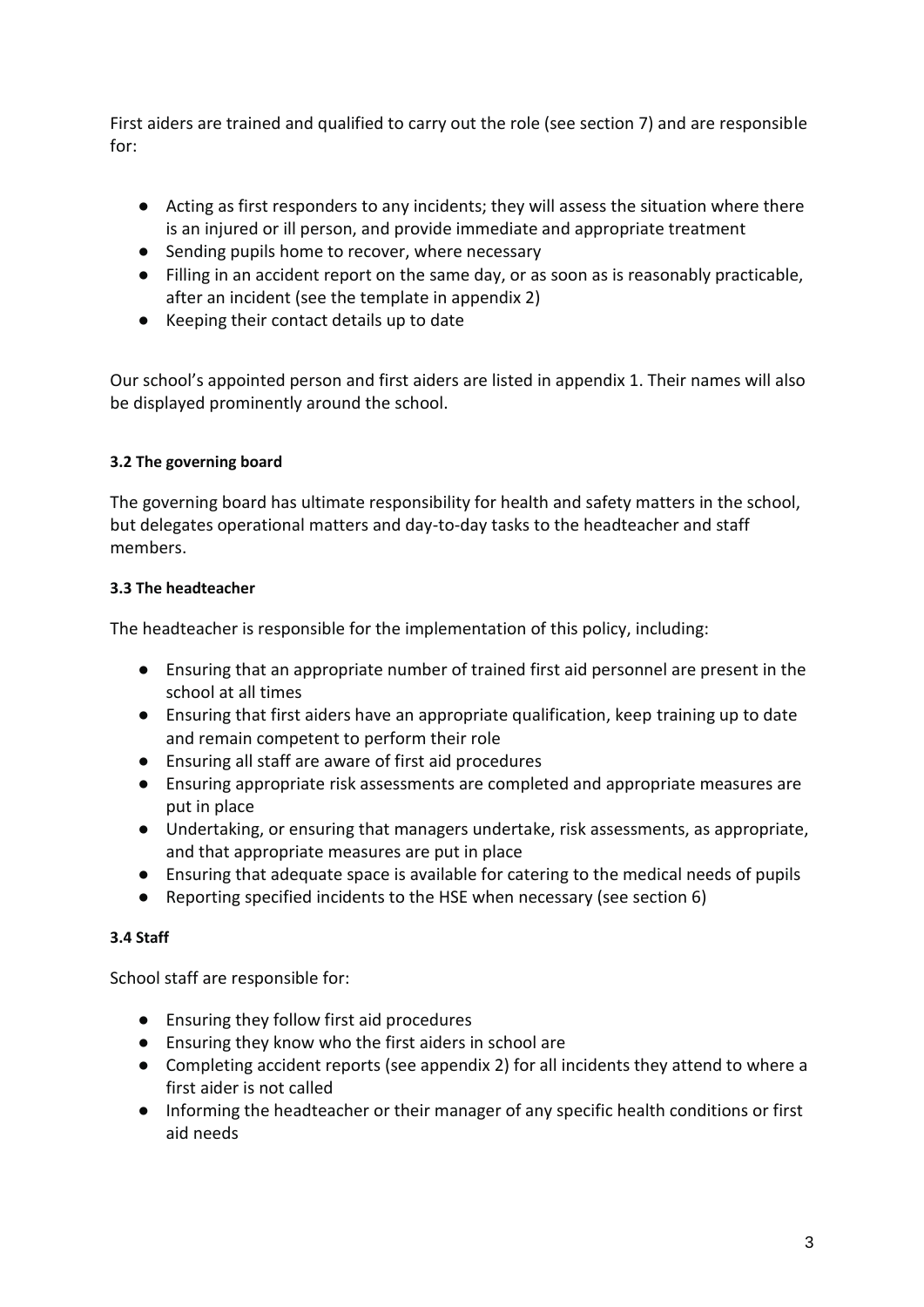## **4. First aid procedures**

### **4.1 In-school procedures**

In the event of an accident resulting in injury:

- The closest member of staff present will assess the seriousness of the injury and seek the assistance of a qualified first aider, if appropriate, who will provide the required first aid treatment
- The first aider, if called, will assess the injury and decide if further assistance is needed from a colleague or the emergency services. They will remain on scene until help arrives
- The first aider will also decide whether the injured person should be moved or placed in a recovery position
- If the first aider judges that a pupil is too unwell to remain in school, parents will be contacted and asked to collect their child. Upon their arrival, the first aider will recommend next steps to the parents
- If emergency services are called, the Office Manager will contact parents immediately
- The first aider or relevant member of staff will complete an accident report form on the same day or as soon as is reasonably practical after an incident resulting in an injury

## **4.2 Off-site procedures**

When taking pupils off the school premises, staff will ensure they always have the following:

- A school mobile phone
- A portable first aid kit
- Information about the specific medical needs of pupils
- Parents' contact details

Risk assessments will be completed by the member of staff in charge of the visit prior to any educational visit that necessitates taking pupils off school premises. This must be uploaded via the Evolve system.

There will always be at least one first aider with a current paediatric first aid certificate on school trips and visits, as required by the statutory framework for the Early Years Foundation Stage.

There will always be at least one first aider on school trips and visits.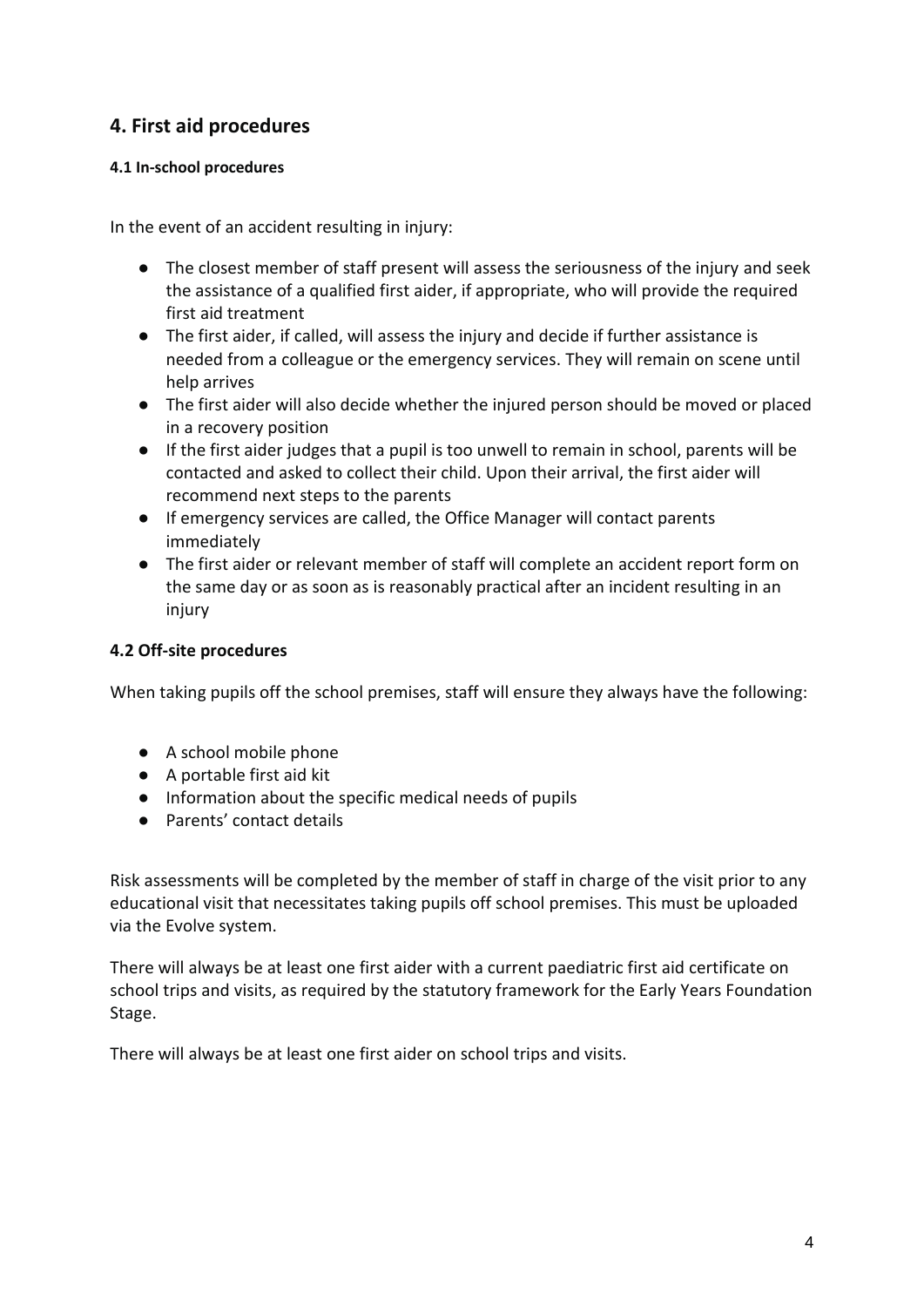## **5. First aid equipment**

A typical first aid kit in our school will include the following:

- A leaflet with general first aid advice
- Regular and large bandages
- Eye pad bandages
- Triangular bandages
- Adhesive tape
- Safety pins
- Disposable gloves
- Antiseptic wipes
- Plasters of assorted sizes
- Scissors
- Cold compresses
- Burns dressings

No medication is kept in first aid kits.

First aid kits are stored in the store cupboard.

## **6. Record-keeping and reporting**

#### **6.1 First aid and accident record book**

An accident form will be completed by the first aider or relevant member of staff on the same day or as soon as possible after an incident resulting in an injury

As much detail as possible should be supplied when reporting an accident, including all of the information included in the accident form at appendix 2

A copy of the accident report form will also be added to the pupil's educational record by the Office Manager

Records held in the first aid and accident book will be retained by the school for a minimum of 3 years, in accordance with regulation 25 of the Social Security (Claims and Payments) Regulations 1979, and then securely disposed of

### **6.2 Reporting to the HSE**

The Office Manager will keep a record of any accident which results in a reportable injury, disease, or dangerous occurrence as defined in the RIDDOR 2013 legislation (regulations 4, 5, 6 and 7).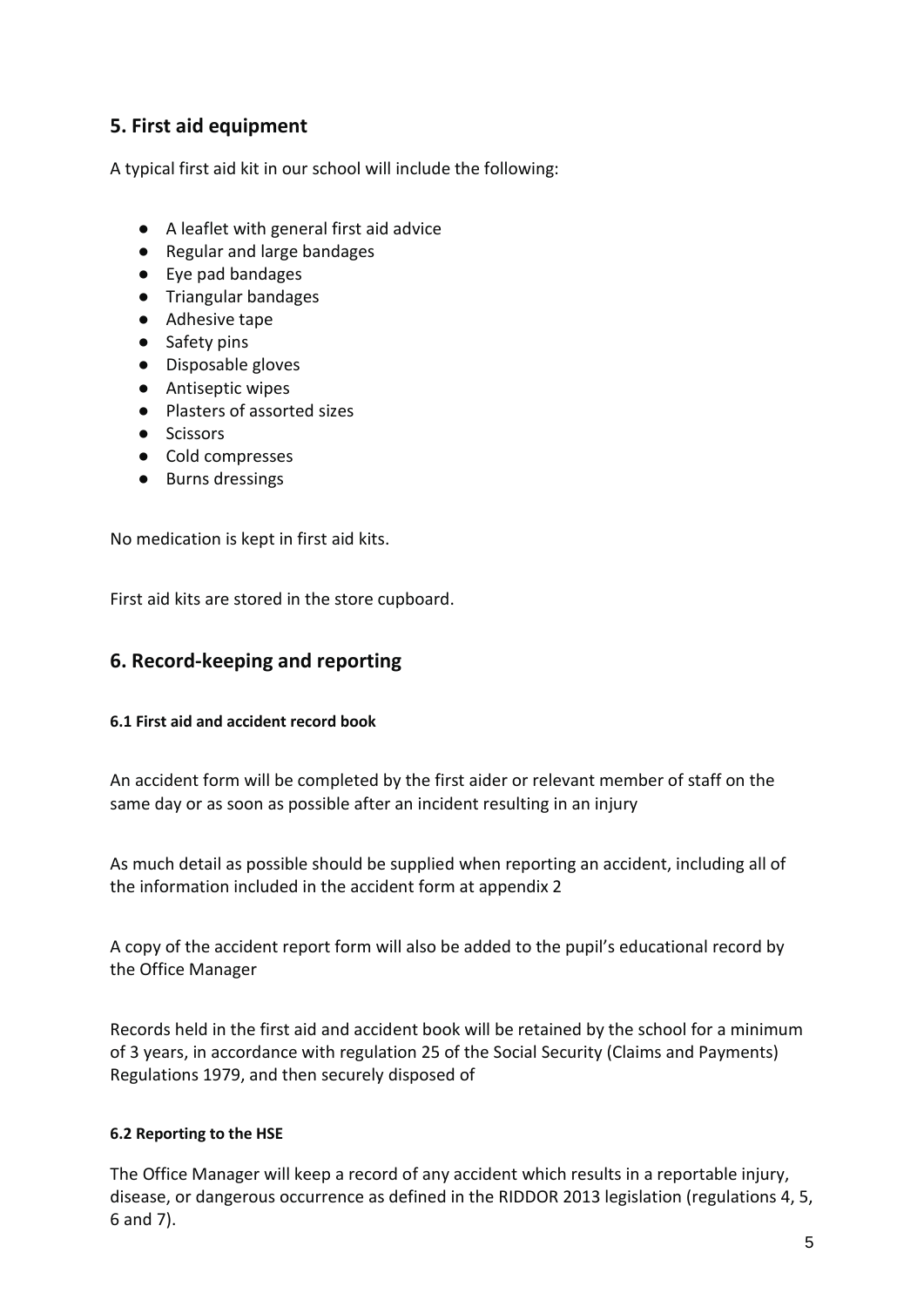The Office Manager will report these to the Health and Safety Executive as soon as is reasonably practicable and in any event within 10 days of the incident.

Reportable injuries, diseases or dangerous occurrences include:

- Death
- Specified injuries, which are:
	- Fractures, other than to fingers, thumbs and toes
	- Amputations
	- Any injury likely to lead to permanent loss of sight or reduction in sight
	- Any crush injury to the head or torso causing damage to the brain or internal organs
	- Serious burns (including scalding)
	- Any scalping requiring hospital treatment
	- Any loss of consciousness caused by head injury or asphyxia
	- Any other injury arising from working in an enclosed space which leads to hypothermia or heat-induced illness, or requires resuscitation or admittance to hospital for more than 24 hours
- Injuries where an employee is away from work or unable to perform their normal work duties for more than 7 consecutive days (not including the day of the incident)
- Where an accident leads to someone being taken to hospital
- Near-miss events that do not result in an injury, but could have done. Examples of near-miss events relevant to schools include, but are not limited to:
	- The collapse or failure of load-bearing parts of lifts and lifting equipment
	- The accidental release of a biological agent likely to cause severe human illness
	- The accidental release or escape of any substance that may cause a serious injury or damage to health
	- An electrical short circuit or overload causing a fire or explosion

Information on how to make a RIDDOR report is available here:

#### How to [make a RIDDOR report, HSE](http://www.hse.gov.uk/riddor/report.htm)

http://www.hse.gov.uk/riddor/report.htm

#### **6.3 Notifying parents**

The Office Manager will inform parents of any accident or injury sustained by a pupil, and any first aid treatment given, on the same day, or as soon as reasonably practicable.

#### **6.4 Reporting to Ofsted and child protection agencies**

The Office Manager will notify Ofsted of any serious accident, illness or injury to, or death of, a pupil while in the school's care. This will happen as soon as is reasonably practicable, and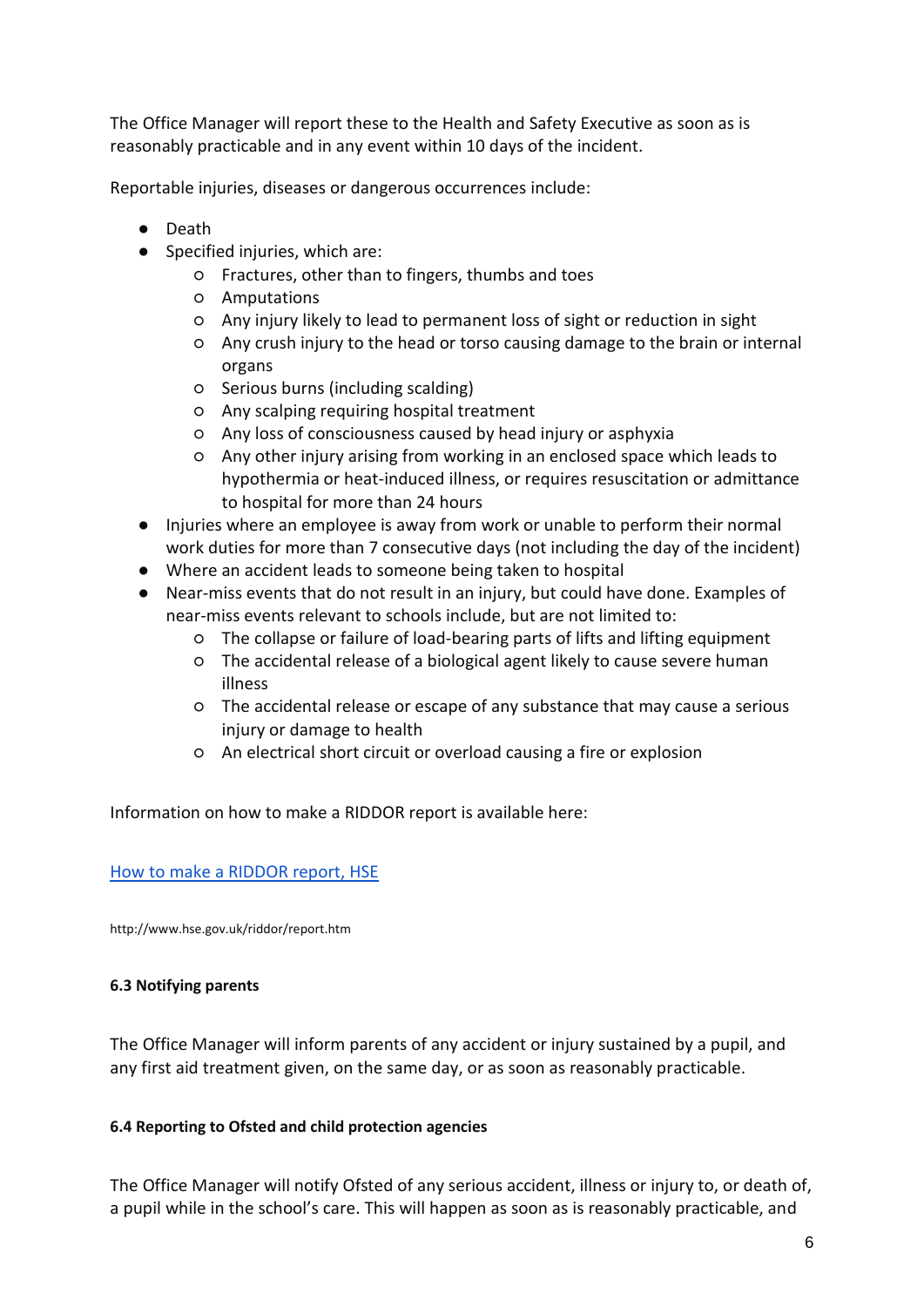no later than 14 days after the incident.

The Office manager will also notify South Tyneside Children's Services of any serious accident or injury to, or the death of, a pupil while in the school's care.

## **7. Training**

All school staff are able to undertake first aid training if they would like to.

All first aiders must have completed a training course, and must hold a valid certificate of competence to show this. The school will keep a register of all trained first aiders, what training they have received and when this is valid until (see appendix 3).

Staff are encouraged to renew their first aid training when it is no longer valid.

At all times, at least 1 staff member will have a current paediatric first aid (PFA) certificate which meets the requirements set out in the Early Years Foundation Stage statutory framework and is updated at least every 3 years.

## **8. Monitoring arrangements**

This policy will be reviewed by the Headteacher every year.

At every review, the policy will be approved by the Local Governing Committee.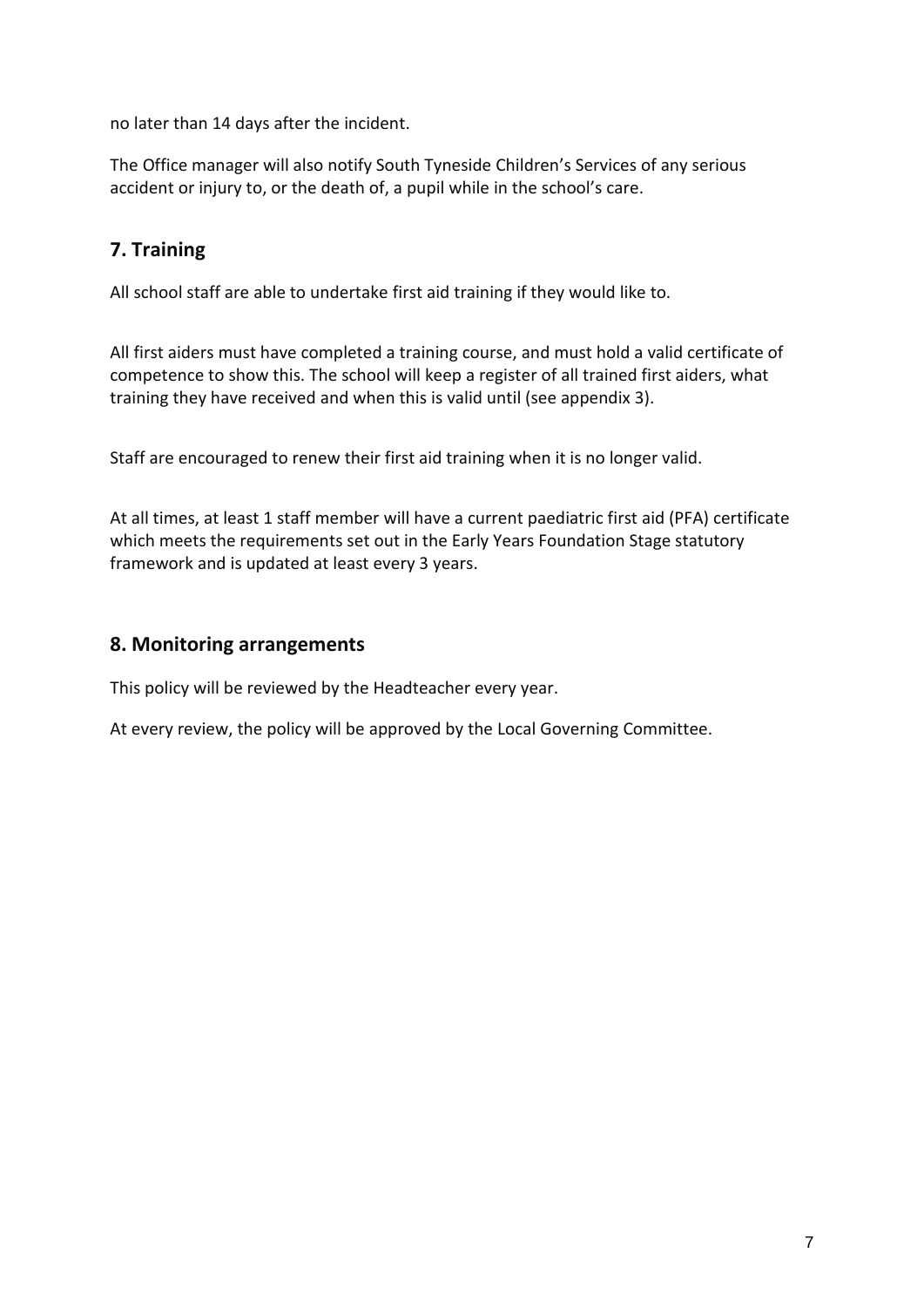| <b>Staff member's name</b> | <b>Role</b>          | <b>Contact details</b>                        |
|----------------------------|----------------------|-----------------------------------------------|
| Antonia Rose               | Paediatric First Aid | antonia.rose@stleonardsp<br>rimery.org.uk     |
| Joanne Fearby              | Paediatric First Aid | Joanne.fearby@stleonards<br>primery.org.uk    |
| Lynne Brown                | Paediatric First Aid | Lynne.brown@stleonardspr<br>imery.org.uk      |
| Ashley Latham              | Paediatric First Aid | Ashely.latham@stleonards<br>primery.org.uk    |
| <b>Abl Bates</b>           | First Aid at Work    | Abi.bates@stleonardsprim<br>ery.org.uk        |
| Margaret Green             | First Aid at Work    | Margaret.green@stleonard<br>sprimery.org.uk   |
| Katie Kilkeen              | First Aid at Work    | Katie.kilkeen@stleonardspr<br>imery.org.uk    |
| Maria Lipscombe            | First Aid at Work    | Maria.lipscombe@stleonar<br>dsprimery.org.uk  |
| <b>Frances McVittie</b>    | First Aid at Work    | Frances.mcvittie@stleonar<br>dsprimery.org.uk |
| Julie Mackie               | First Aid at Work    | Julie.mackie@stleonardspri<br>mery.org.uk     |
| Joanne McCleod             | First Aid at Work    | Joanne.mccleod@stleonard<br>sprimery.org.uk   |

## **Appendix 1: list of appointed staff as trained first aiders**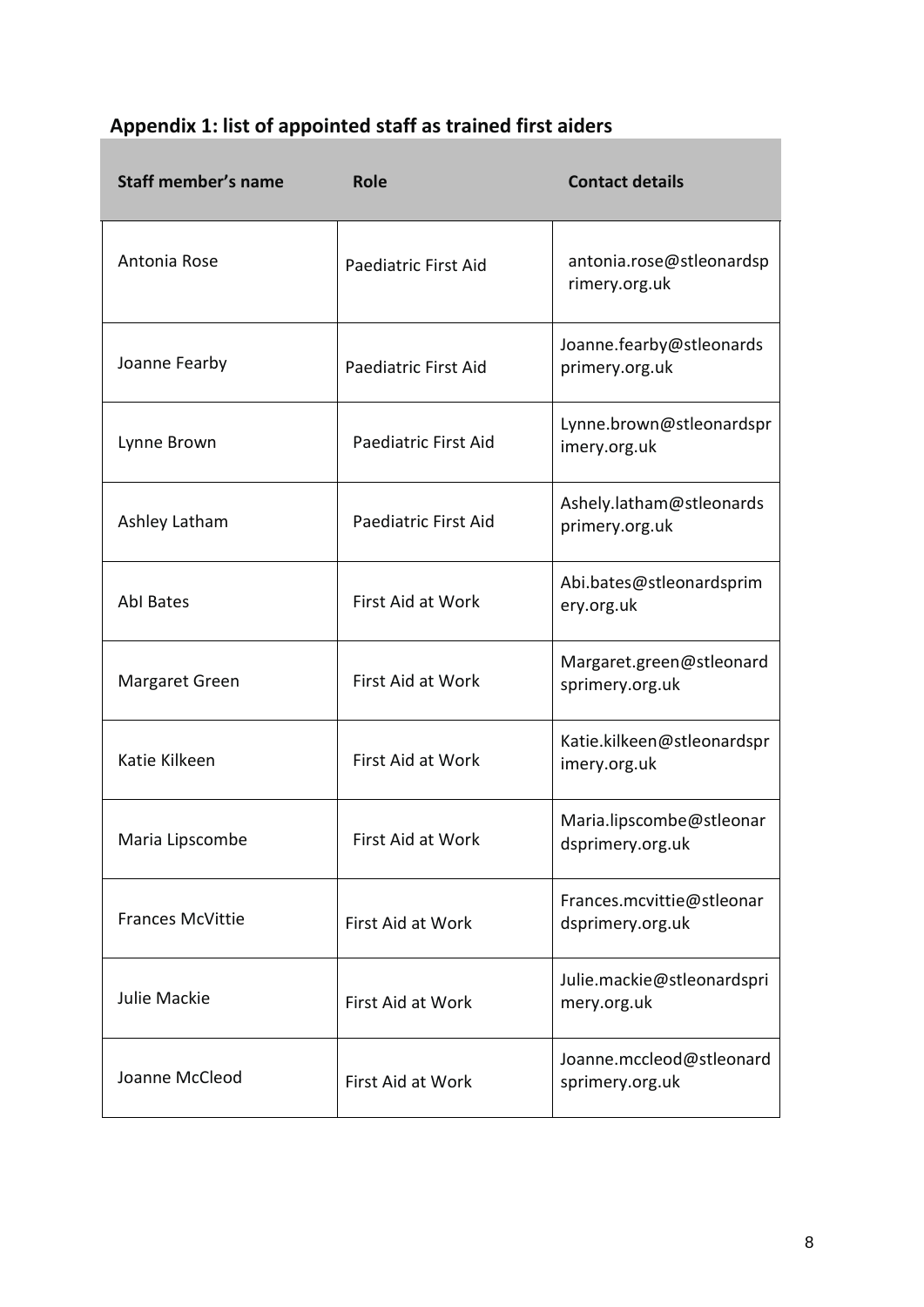## **Appendix 2: accident report form**

| Name of injured<br>person                                                                                                                                   |  | Role/class                     |  |  |
|-------------------------------------------------------------------------------------------------------------------------------------------------------------|--|--------------------------------|--|--|
| Date and time of<br>incident                                                                                                                                |  | <b>Location of</b><br>incident |  |  |
| <b>Incident details</b>                                                                                                                                     |  |                                |  |  |
| Describe in detail what happened, how it happened and what injuries the person<br>incurred                                                                  |  |                                |  |  |
| <b>Action taken</b>                                                                                                                                         |  |                                |  |  |
| Describe the steps taken in response to the incident, including any first aid treatment,<br>and what happened to the injured person immediately afterwards. |  |                                |  |  |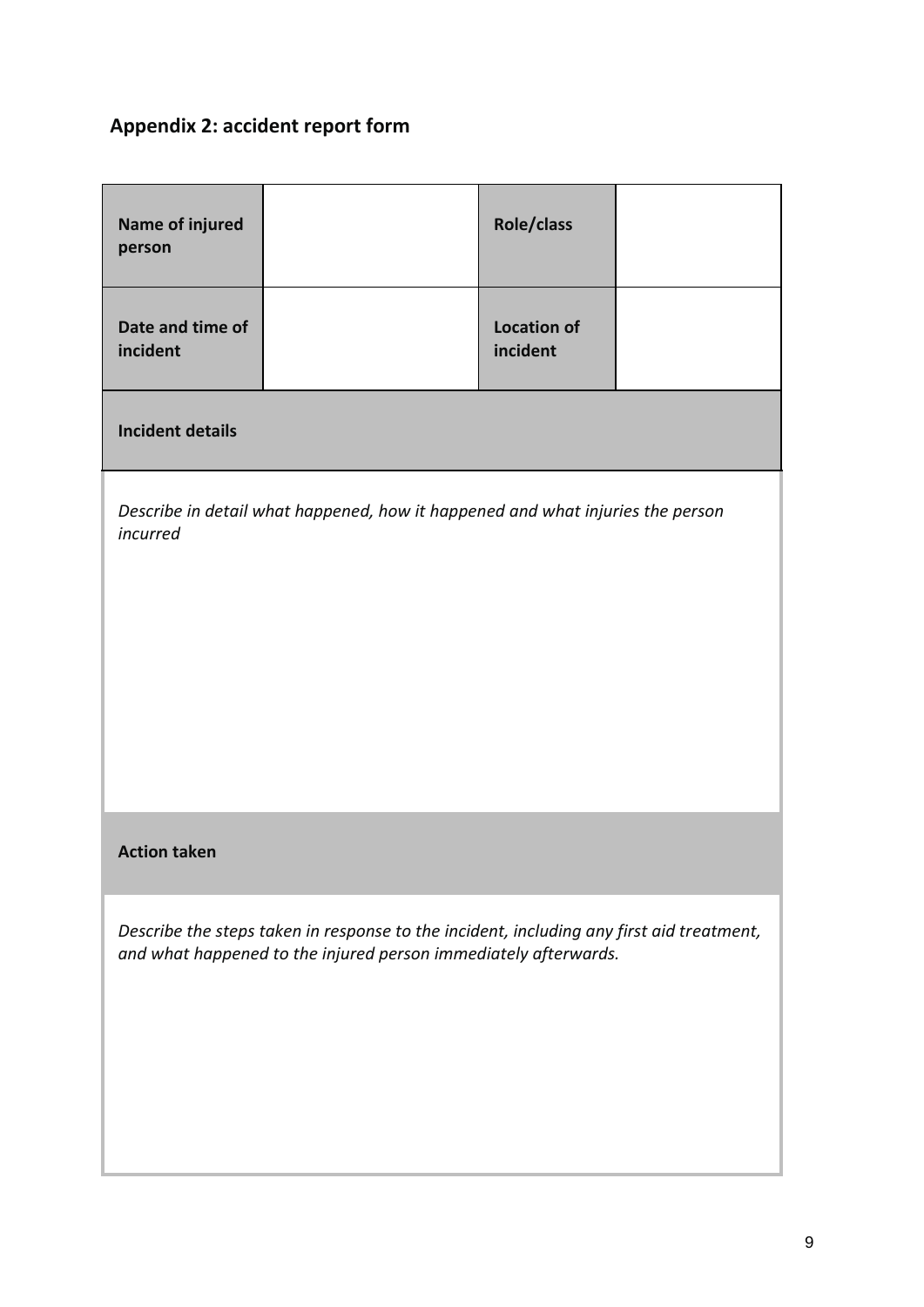| Outline what steps the school will take to check on the injured person, and what it will |
|------------------------------------------------------------------------------------------|
| do to reduce the risk of the incident happening again                                    |

| Name of person<br>attending the<br>incident |             |  |
|---------------------------------------------|-------------|--|
| Signature                                   | <b>Date</b> |  |